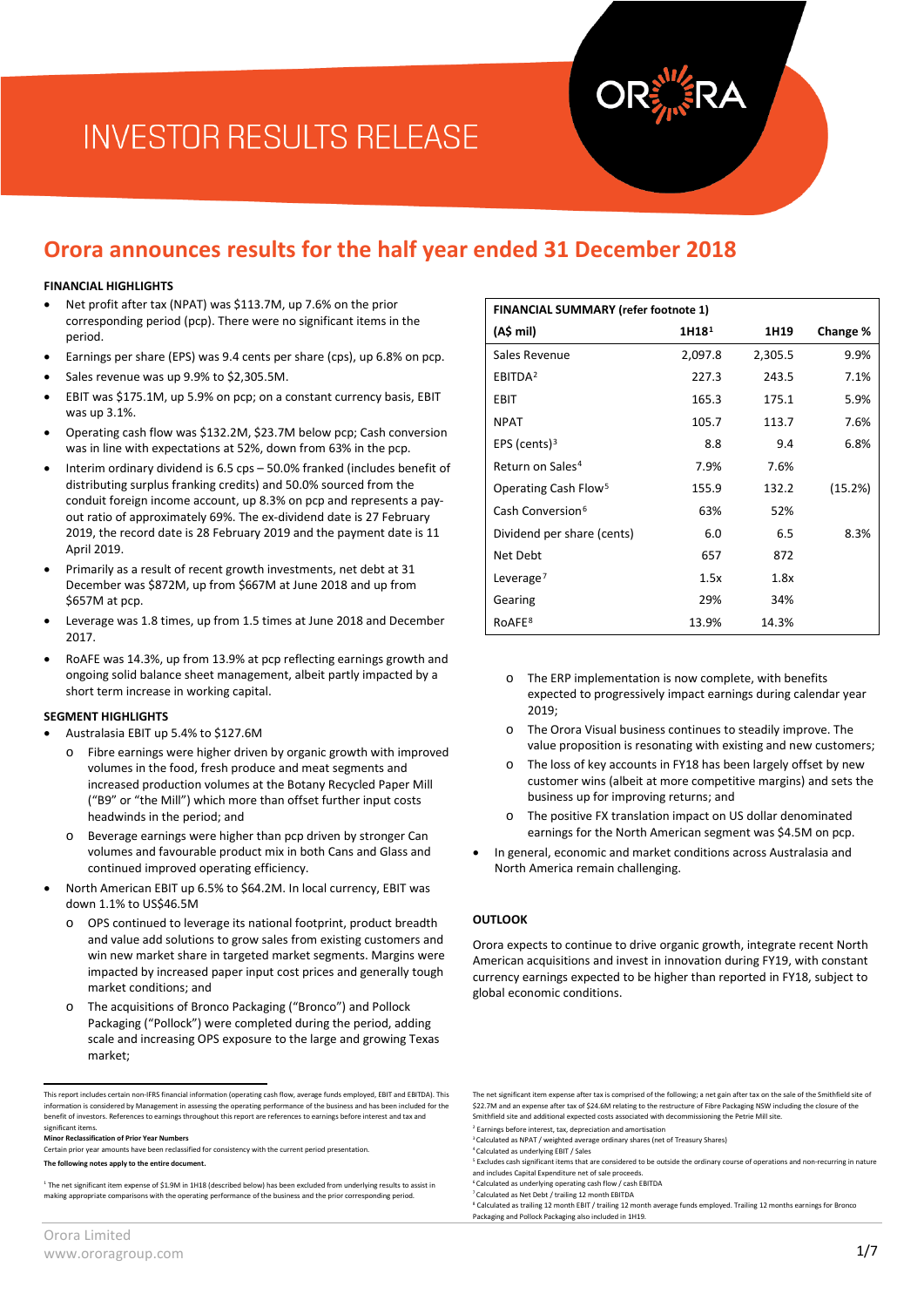#### **REVENUE**

- Sales revenue of \$2,305.5M was up 9.9% on pcp, driven by:
	- o OPS increasing revenue by approximately 8.5% in local currency terms. Continued growth in corporate account customers, share of wallet gains, new customer wins and the benefits from the 'passthrough' of higher input costs (mainly paper) all contributed to underlying organic sales growth of approximately 3.0%. The balance of revenue growth was from the acquisitions of Bronco and Pollock which completed during 1H19;
	- o Commissioning of the new small format can capability in New Zealand and favourable product mix changes in Glass and Cans;
	- o Higher volumes in Fibre reflecting solid organic growth and favourable seasons in mainly food related segments; and
	- o \$86.1M positive FX impact on US dollar denominated North American sales, on pcp.
- Underlying sales in Australasia increased approximately 3.7% after taking into account the pass through of higher aluminium prices.

### **EARNINGS BEFORE INTEREST AND TAX**

- EBIT increased by 5.9% to \$175.1M, with the gain attributable to:
	- o The higher revenues outlined above;
	- o B9 production volumes continuing to track slightly ahead of design capacity and the benefit of higher paper export pricing;
	- o The ongoing focus on improving manufacturing and operating efficiency across the Australasian business;
	- o Glass and Cans product mix with an ongoing focus on innovation and value added product lines; and
	- o Positive translational FX impact from US denominated earnings of \$4.5M on pcp. US dollar earnings were translated at AUD/USD 72 cents in 1H19, compared to 78 cents in pcp.
- Earnings gains were partially offset by:
	- o Higher electricity and raw material costs (kraft paper and starch) of approximately \$8.0M;
	- o Weaker local currency earnings in North America from margin pressure, the impact of the customer reset in Orora Visual and ERP transition costs; and
	- o Corporate costs include acquisition transaction costs of approximately \$1.5M.
- Going forward, foreign exchange translation sensitivity on EBIT and NPAT to a 1 cent move in the AUD/USD on an annualised basis is approximately \$1.8M and \$1.1M respectively.

| <b>Revenue Summary</b>     |         |         |          |
|----------------------------|---------|---------|----------|
| (A\$ mil)                  | 1H18    | 1H19    | Change % |
| Australasia                | 1,042.4 | 1,087.9 | 4.4%     |
| North America              | 1,055.4 | 1,217.6 | 15.4%    |
| <b>Total sales revenue</b> | 2,097.8 | 2,305.5 | 9.9%     |

| <b>Earnings Summary (EBIT)</b> |                   |                   |          |
|--------------------------------|-------------------|-------------------|----------|
| (A\$ mil)                      | 1H18 <sup>1</sup> | 1H19 <sup>1</sup> | Change % |
| Australasia                    | 121.1             | 127.6             | 5.4%     |
| North America                  | 60.3              | 64.2              | 6.5%     |
| <b>Underlying Corporate</b>    | (16.1)            | (16.7)            | (3.7%)   |
| <b>Underlying EBIT</b>         | 165.3             | 175.1             | 5.9%     |

### **INNOVATION UPDATE**

- To recap, the Orora Global Innovation Initiative was established in July 2015 with an initial capital allocation of \$45M to be invested in innovation, modernisation and productivity across the business. In February 2018, the initiative was increased by \$30M to \$75M with the additional funds to be invested over the coming 2-3 years.
- At 31 December 2018 approximately \$53M has been committed to initiatives focused on delivering new customer led product solutions and enhancing productivity. Approximately \$2M was invested during 1H19.
- A number of projects are now completed / commissioned and are delivering to expectation and contributing to the earnings growth of the Group.
- These include the two high speed, large-format digital printers (one in each of Australia and North America) which commenced commissioning in late FY18. While these encountered some initial technical issues during commissioning, these machines are now producing product to customers in line with expectations. Product has already been sold to customers in the food and beverage, industrial and point of sale segments.
- With an increasing emphasis on more sustainable packaging, as showcased at the Orora Innovation Expo in May 2018, Orora is working on developing and trialling, including in market, a number of initiatives, especially in fibre based fresh produce packaging solutions.
- While emphasising Orora's focus on being "customer led", these innovation projects are also an important part of offsetting ongoing input cost headwinds, especially in Australasia.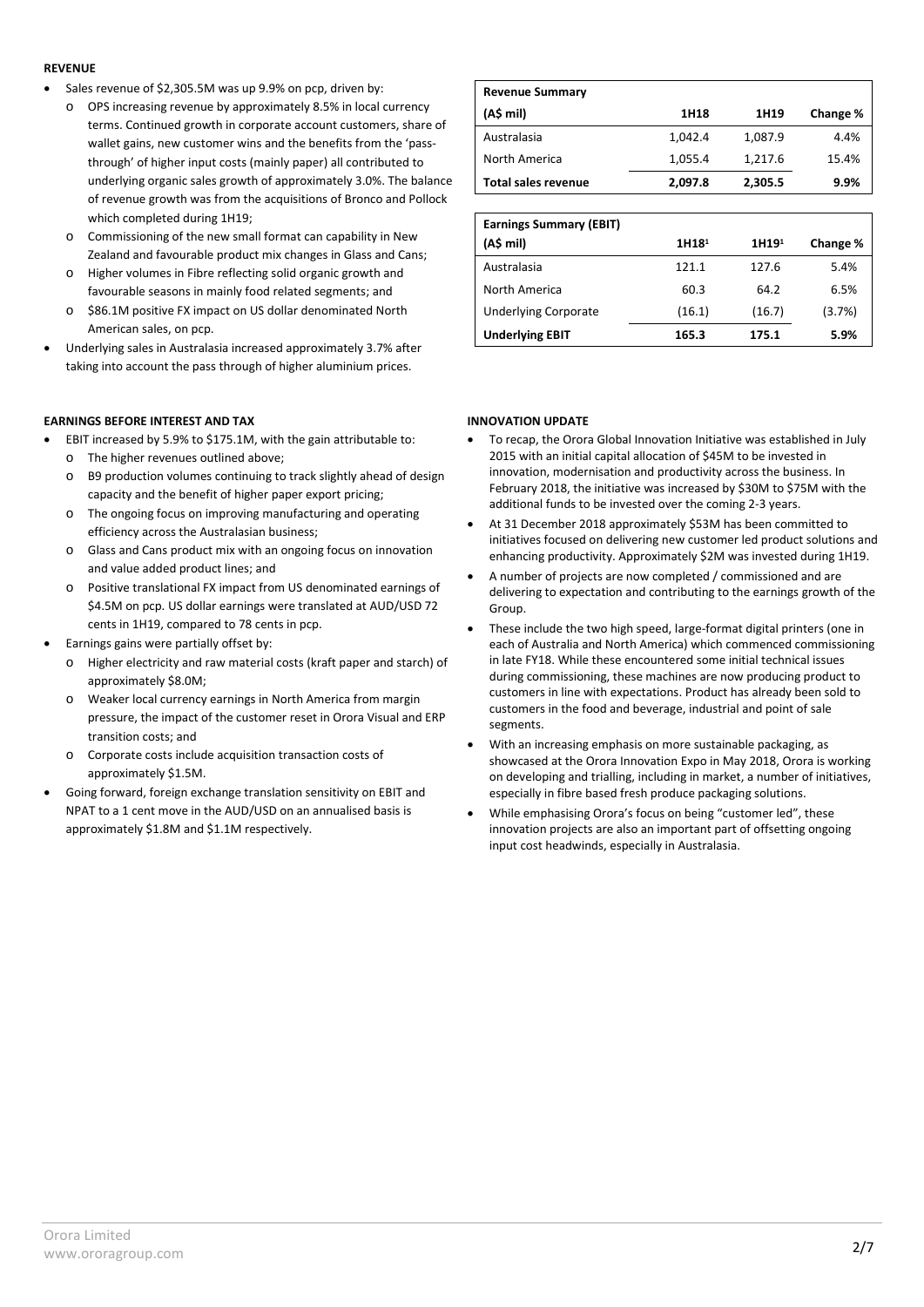#### **BALANCE SHEET –**

- Key balance sheet movements since June 2018 were:
	- o Increase in other current assets from ongoing business growth, seasonal build, extended payment terms with larger accounts, inventory builds in Fibre to service the upcoming Kiwi fruit season in New Zealand and to maintain supply during forthcoming asset refresh / furnace rebuilds and the recent acquisitions. The FX impact was \$30.4M;
	- o Net property, plant and equipment (PP&E) was higher with ongoing investment in the base businesses including the ongoing asset refresh program in Fibre as well as the PP&E from the Bronco and Pollock acquisitions. FX impact was \$13.8M. Capex for 1H19 of \$73.9M included spend on the following major items: Fibre asset refresh, new warehouse developments and initial spend on G2 rebuild at Glass, digital printing equipment in OV to harmonise the service offering and projects approved under the Orora Global Innovation Initiative. Depreciation and amortisation for the period was \$68.4M;
	- o Intangible assets increased by \$111M with the additions of Bronco and Pollock and costs associated with completing the ERP roll out in OPS. The impact of foreign currency translation was \$21.9M;
	- o Net debt increased by \$205M during the period with the main drivers being the acquisitions in North America, the short term increases in working capital and unfavourable foreign exchange translation impact on USD denominated debt of \$26.8M. The \$400M Syndicated Facility matures in December 2019 and the refinance process has commenced; and
	- o Increase in payables and provisions was driven by continued improvement in vendor trading terms across the business (except for a temporary reset on imported aluminium trading terms which impacted by approximately \$25M), recent acquisitions and favourable foreign exchange translation effect of North American payables of \$32.9M.

#### **CASH FLOW**

- Increased earnings were converted into cash as forecast with operating cash flow of \$132.2M, down on pcp by 15.2%.
- Cash conversion was approximately 52%, which was in line with guidance for 1H19 reflecting ongoing capex at or above depreciation, seasonal working capital build and the maturing of transitional trading terms on imported aluminium.
- Cash conversion was lower than 63% reported in pcp however ahead of the underlying pcp of 45%. The pcp included the benefit of sale proceeds from the Smithfield site and adjusting for this, the underlying cash conversion was 45%.
- Main movements included:
	- o Increase in EBITDA of \$16.2M;
	- o Working capital was generally well managed although was temporarily impacted by a reset on trading terms on the importation of aluminium (approximately \$25M impact). Orora expects to see most of this impact reverse by 30 June 2019 as terms have now been renegotiated;
	- o The one off positive impact in 1H18 of the sale of the Smithfield site was partly offset by lower base capex in 1H19 of \$61.1m (mainly timing of projects), down on pcp by \$13.2m; and
	- o With ongoing investment in base capital and Orora Global Innovation Initiative investments, gross capex (base and growth) in FY19 is expected to be approximately 120% of depreciation.

| Balance Sheet (A\$ mil)               | 30/06/18 | 31/12/18 | Change % |
|---------------------------------------|----------|----------|----------|
| Cash                                  | 88       | 111      | 25.6%    |
| <b>Other Current Assets</b>           | 1,230    | 1,414    | 15.0%    |
| Property, Plant &<br>Equipment        | 1,694    | 1,715    | 1.2%     |
| Intangible Assets                     | 495      | 608      | 22.8%    |
| Investments & Other<br>Assets         | 110      | 99       | (9.7%)   |
| <b>Total Assets</b>                   | 3,617    | 3,947    | 9.1%     |
| Interest-bearing<br>Liabilities       | 755      | 983      | 30.1%    |
| Payables & Provisions                 | 1,232    | 1,291    | 4.8%     |
| <b>Total Equity</b>                   | 1,630    | 1,673    | 2.7%     |
| <b>Total Liabilities &amp; Equity</b> | 3,617    | 3,947    | 9.1%     |
| Net Debt                              | 667      | 872      |          |
| Leverage                              | 1.5x     | 1.8x     |          |
| Gearing                               | 29%      | 34%      |          |
|                                       |          |          |          |

| Cash Flow (A\$ mil)                                  | 1H18 <sup>1</sup> | 1H19 <sup>1</sup> | Change % |
|------------------------------------------------------|-------------------|-------------------|----------|
| <b>EBITDA</b>                                        | 227.3             | 243.5             | 7.1%     |
| Non-cash Items                                       | 18.6              | 13.3              |          |
| Movement in Total Working<br>Capital                 | (62.4)            | (64.5)            |          |
| <b>Base Capex</b>                                    | (74.3)            | (61.1)            |          |
| Sale Proceeds                                        | 46.7              | 1.0               |          |
| <b>Operating Cash Flow</b>                           | 155.9             | 132.2             | (15.2%)  |
| Cash Significant Items                               | (11.2)            | (13.6)            |          |
| <b>Operating Free Cash Flow</b>                      | 144.7             | 118.6             |          |
| Interest                                             | (16.4)            | (19.4)            |          |
| Tax                                                  | (18.7)            | (36.1)            |          |
| Growth capex                                         | (18.7)            | (12.8)            |          |
| <b>Free Cash Available to</b><br><b>Shareholders</b> | 90.9              | 50.3              |          |
| <b>Cash Conversion</b>                               | 63%               | 52%               |          |

#### **AVERAGE WORKING CAPITAL**

- Average total working capital to sales was 9.3% (versus 9.1% in pcp) reflecting inventory builds (seasonal and investment programs), extended payment terms for some corporate accounts and the temporary reset on trading terms on imported aluminium.
- As forecast at June 2018, higher inventories in Fibre Packaging are being held to ensure that customers are not impacted through the Fibre asset refresh program – this is likely to be the case through the remainder of calendar 2019.
- While receivables management is solid, there is still room for improvement and will continue to be a focus for the second half as economic conditions remain challenging.
- The management target for average total working capital to sales is less than 10.0% in the medium term and remains an area of focus across the business.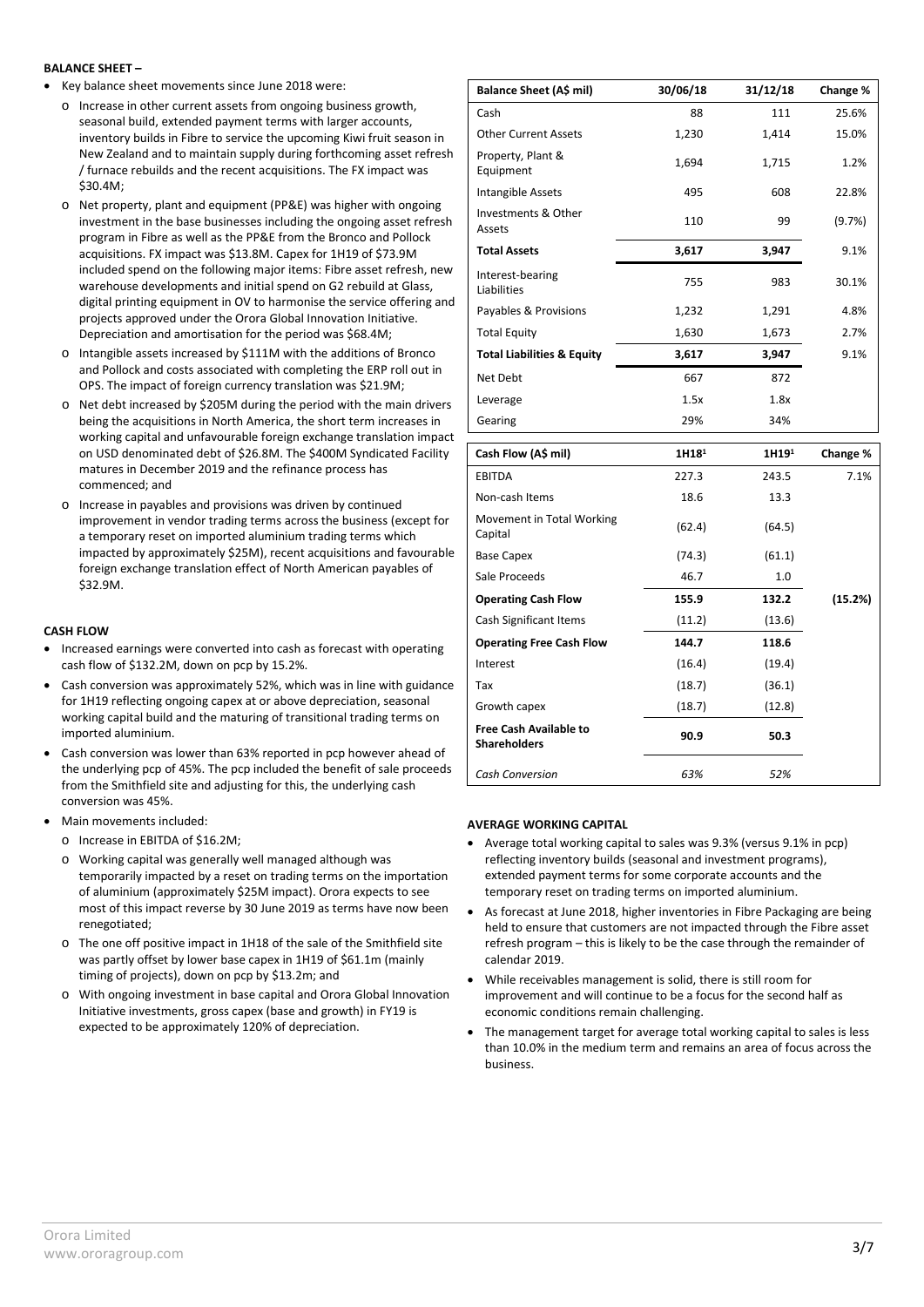# AUSTRALASIA

### **KEY POINTS**

- Australasia increased EBIT by \$6.5M to \$127.6M, 5.4% higher than pcp.
- The EBIT growth reflected ongoing delivery of self-help programs and benefits from organic investments which more than offset input cost headwinds. The return on sales increased by 10 bps from 11.6% to 11.7%.
- Underlying sales in Australasia increased approximately 3.7% after taking into account the pass through of higher aluminium prices.
- Operating Cash Flow was \$75.2M which was in line with expectations.
- Cash conversion was below pcp at 40%. In comparison to pcp, there was an increase in working capital (business growth, seasonal or investment program stock builds and impact of the imported aluminium trading terms reset) and the benefit of the sale proceeds from the Smithfield site in pcp was not repeated (underlying cash conversion in pcp excluding Smithfield proceeds was 49%). This was partly offset by the higher EBITDA and a reduction in capex spend in the pcp.
- RoAFE improved by a further 40 bps to 13.5%, up from 13.1% in pcp.
- Economic conditions in Australia remain flat, with organic volume growth broadly in line with GDP.

#### **FIBRE BUSINESS GROUP**

• Fibre earnings were higher than pcp driven by successful revenue growth in targeted market segments, additional sales/production volume at B9 and manufacturing and operating efficiencies across the perimeter. These gains were partially offset by input cost headwinds in kraft paper, starch and electricity.

#### **Fibre Packaging:**

- Higher volumes in certain processed food, fresh produce and meat sectors compared to pcp. Some of the meat benefit is due to drought conditions in parts of Australia which has led to the short term increased culling of some herd numbers.
- The focus on specific market segments continued to deliver revenue growth and combined with ongoing operational efficiency and cost improvement programs being largely driven by the asset refresh investments, drove higher earnings and stable margins despite the impact of higher kraft prices.

#### **Botany Recycled Paper Mill (B9):**

- B9 production volumes were up on pcp and are on track to exceed design capacity again in FY19.
- The impact of input costs increases from higher electricity and starch costs was approximately \$4M although these were largely offset by the benefit of higher export paper prices.
- While still completing the final commissioning processes to achieve consistency of operation, the waste water treatment plant is delivering benefits. The plant reduces B9's impact on the environment by reducing regulated discharges in effluent from the site and also generates renewable energy by converting biogas to electricity for use in the mill.
- Old Corrugated Cardboard (OCC) is a primary feedstock for B9 and is sourced from a range of vendors with a mix of terms and contract tenure. Some supply contracts are linked to OCC commodity prices, which continued to be volatile in 1H19. The net impact of this volatility in 1H19 was not material.

| (A\$ mi)             | 1H18    | 1H19    | Change % |
|----------------------|---------|---------|----------|
| Sales Revenue        | 1,042.4 | 1,087.9 | 4.4%     |
| EBIT                 | 121.1   | 127.6   | 5.4%     |
| <b>EBIT Margin %</b> | 11.6%   | 11.7%   |          |
| RoAFE                | 13.1%   | 13.5%   |          |

| <b>Segment Cash Flow</b>             |        |        |          |
|--------------------------------------|--------|--------|----------|
| (A\$ mil)                            | 1H18   | 1H19   | Change % |
| <b>EBITDA</b>                        | 167.2  | 177.4  | 6.1%     |
| Non-cash Items                       | 14.3   | 10.0   |          |
| Movement in Total Working<br>Capital | (36.2) | (66.4) |          |
| <b>Base Capex</b>                    | (55.7) | (45.9) |          |
| Sale Proceeds                        | 45.5   | 0.1    |          |
| <b>Operating Cash Flow</b>           | 135.1  | 75.2   | (44.4)%  |
| Cash Significant Items               | (4.1)  |        |          |
| <b>Operating Free Cash Flow</b>      | 131.0  | 75.2   |          |
| <b>Cash Conversion</b>               | 75%    | 40%    |          |

**EBIT Trend AUD Mill** 



#### **BEVERAGE BUSINESS GROUP**

• Beverage earnings were higher than pcp driven by higher Cans volumes, favourable product mix in Cans and Glass and continued improvement in operating efficiencies across all businesses.

#### **Beverage Cans:**

- Volumes were up on the pcp, underpinned by steady volumes in carbonated soft drinks (CSD) in ANZ, growth in Pacific Island CSD and growth in mainstream and craft beer segments.
- The successful commissioning of a new small format can facility in New Zealand has supported growth in the region.
- Earnings were higher due to the increased sales volumes and sound operational management.

#### **Glass:**

- Volumes were lower following a record pcp reflecting sector-wide rebalancing of inventory levels in wine export markets, partially offset by some short term market share gains in beer.
- Favourable product mix, together with the ongoing focus on operational cost improvements, increased earnings compared to pcp.
- Construction of the new onsite warehouses is progressing to plan with the first stage of the facility completed in January 2019. The second warehouse is on track for completion in December 2019.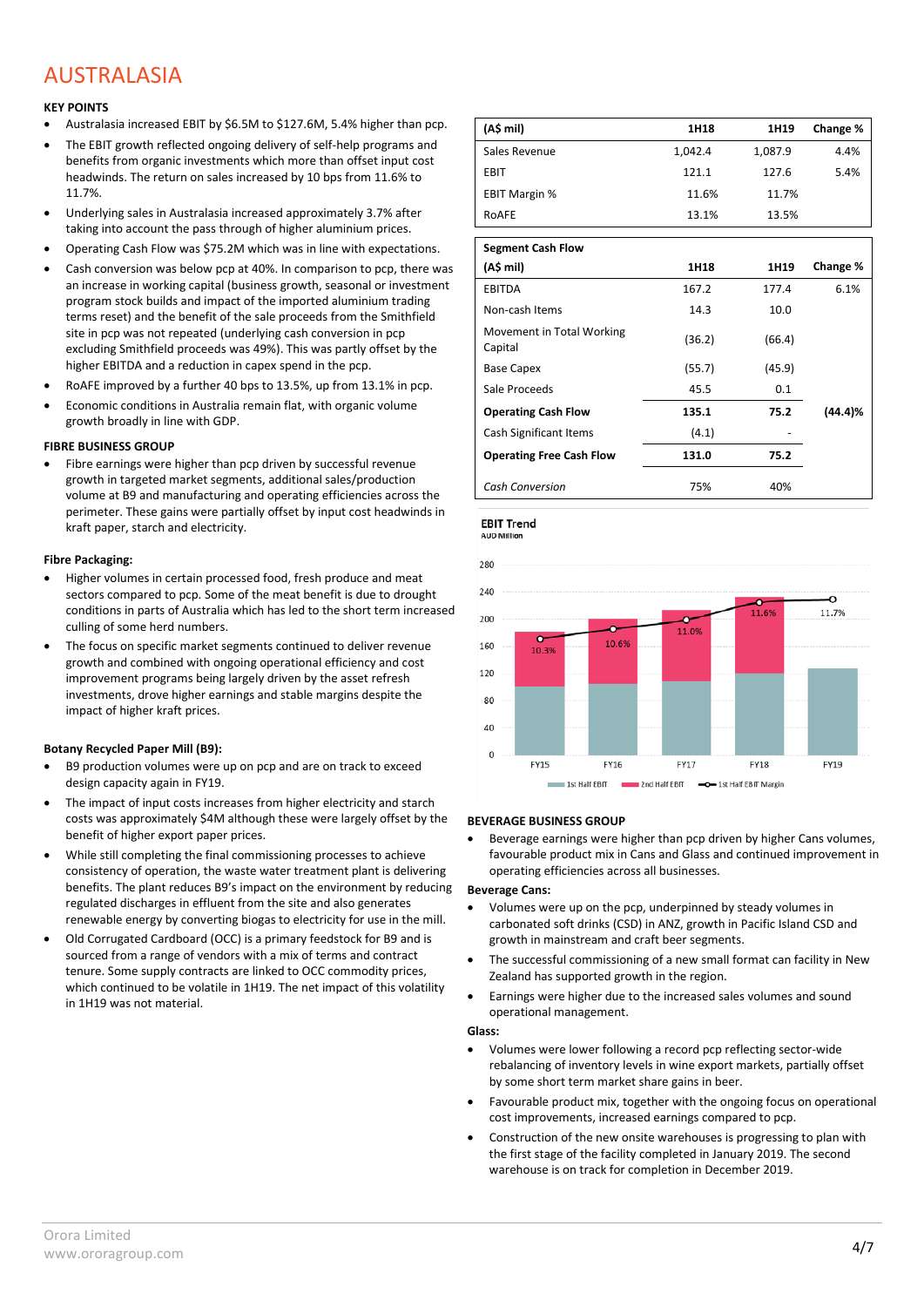#### **INNOVATION & GROWTH UPDATE**

- The new A\$7.0M small format can capability for Beverage Cans New Zealand has been commissioned and is producing to forecast volumes. This is complementary to the existing small format can capability installed in Australia to meet changing customer preferences and customer demand for can innovation in the region.
- At B9, commissioning of the new \$23.0M secondary water treatment plant is nearing completion.
- In 1H18, the Glass business committed ~\$35.0M to build a new warehouse at Gawler to enable Orora to hold inventory onsite and further reduce offsite pallet storage and transport costs. The first stage of this development was completed in January 2019. The second and final stage of the development is on track to be completed by December 2019. These investments are expected to deliver a return of 15% by reducing the cost impacts of offsite storage and cartage.
- Preparation work has commenced at Gawler for the rebuild of the second furnace (G2), which is scheduled to take place between February and April 2020. The total cost of the rebuild is ~\$50M with the majority to be spent in FY20, however there will be some spend on long lead items in FY19.
- As part of the Fibre Packaging NSW restructure, the \$25.0M committed to upgrade the plant and machinery at Revesby, NSW was completed. This upgrade will improve quality and reliability in addition to providing sufficient capacity and capability to meet foreseeable future demand in NSW.
- As consumer preferences evolve, Orora's Research & Technology division is working closely with Fibre Packaging and customers, from farmers to retailers, on new product development. These products include fibre punnets and trays. In store trials have commenced on some product lines.
- Orora has commenced investing in manufacturing specific advanced data analytics to provide further insight and analysis into manufacturing processes. Advanced data analytics is expected to provide insights into opportunities to improve and optimise variable manufacturing costs through overall equipment effectiveness, spoilage, energy usage and material consumption.
- Based on the success of the Fibre asset refresh program thus far, a further ~\$8.0M was approved in the first half to support additional projects including asset replacement, upgrades and debottlenecking. The cumulative commitment made to the asset refresh program for Fibre Packaging Australasia is now in excess of \$125.0M. While these investments are expected to generate gross returns of approximately 15% by the third full year of operation, given the competiveness of the fibre market, it is likely that some of the benefits will be shared with the market.
- The Australasian businesses continue to actively utilise the Orora Global Innovation Initiative to enhance innovation, modernisation and productivity.
- Orora is continuing to invest in new and innovative digital technologies including the new high speed, large-format digital printer commissioned at Fibre Packaging's Oakleigh (Victoria) site, the first of its kind in the Australasian market. This investment supports Fibre Packaging's strategic direction to expand and grow its product offering and solutions through high quality digital printing to meet growing customer demand for short run campaigns and promotions. Sales from this new printer are tracking to expectation and the feedback from customers has been positive. Digitally printed corrugated boxes have been sold into the wine, beer, fruit and produce, industrial and point of sale markets.

#### **PERSPECTIVES FOR THE REMAINDER OF 2019**

- Orora signed long term Power Purchase Agreements (PPA's) with renewable energy providers in January and May 2018. The supply of wind-generated electricity to Orora's SA, Vic and NSW operations run for 10 years. Renewable energy represents a competitively priced and sustainable energy source for the business. Contracting directly with power generators has also reduced exposure to fluctuating prices in the wholesale energy market.
- Despite these PPA's, a further cost headwind of approximately \$3M impacted 1H19. Further additional energy efficiency projects and supply options continue to be assessed.
- Orora uses approximately 5 petajoules (PJ) of gas annually to produce glass at Gawler and paper at B9. Existing gas contracts mature in December 2019 and Orora is actively working to secure new supply arrangements to replace these contracts. As a guide to gross sensitivity to EBIT from gas prices after pass through mechanisms to customers are accounted for, a \$1 increase in the price of a gigajoule of gas negatively impacts EBIT by approximately \$3.5M.
- OCC commodity prices continued to be volatile in 1H19. Volatility is expected to continue in 2H19. Through the half, as part of the ordinary course of business, a number of contracts have been renewed. There is no change to the EBIT sensitivity from OCC price movements, taking into account the recent contract renewals, on an annualised basis, a \$10 per m/t movement in OCC commodity price represents an impact of approximately \$0.5M.
- Consistent with commentary provided in the June 2018 Investor Results Release, kraft paper increases impacted Fibre in 1H19 by approximately \$3M. While some of this cost headwind has been passed through to customers, there is a lag in realising full increases through to the market which is likely to take 2-3 years to deliver.
- The Orora Global Innovation Initiative will continue to be accessed by the Australasian business to enhance the value proposition and/or improve productivity and drive earnings growth. With the expansion of the initiative from \$45.0M to \$75.0M in FY18 and the success of the investments in Australasia to date, Orora expects there will be further commitments to support innovative new-customer led product solutions in the balance of FY19 and beyond.
- As it has done consistently over recent years, to offset ongoing headwinds, in addition to pursuing organic growth, the Australasian business will continue to identify and implement cost reduction opportunities.
- With the successful delivery of benefits from recent capital investments, especially the asset refresh program in Fibre Packaging and the forming line upgrades at Gawler, the emphasis remains on investing organically in the core Australasian businesses. This will include the potential to further increase forming line capacity at Gawler, as part of the G2 rebuild investment during calendar 2020.
- Whilst too early to quantify, the adverse weather in North Queensland in early calendar 2019 impacted operations and poses a risk to sales volumes.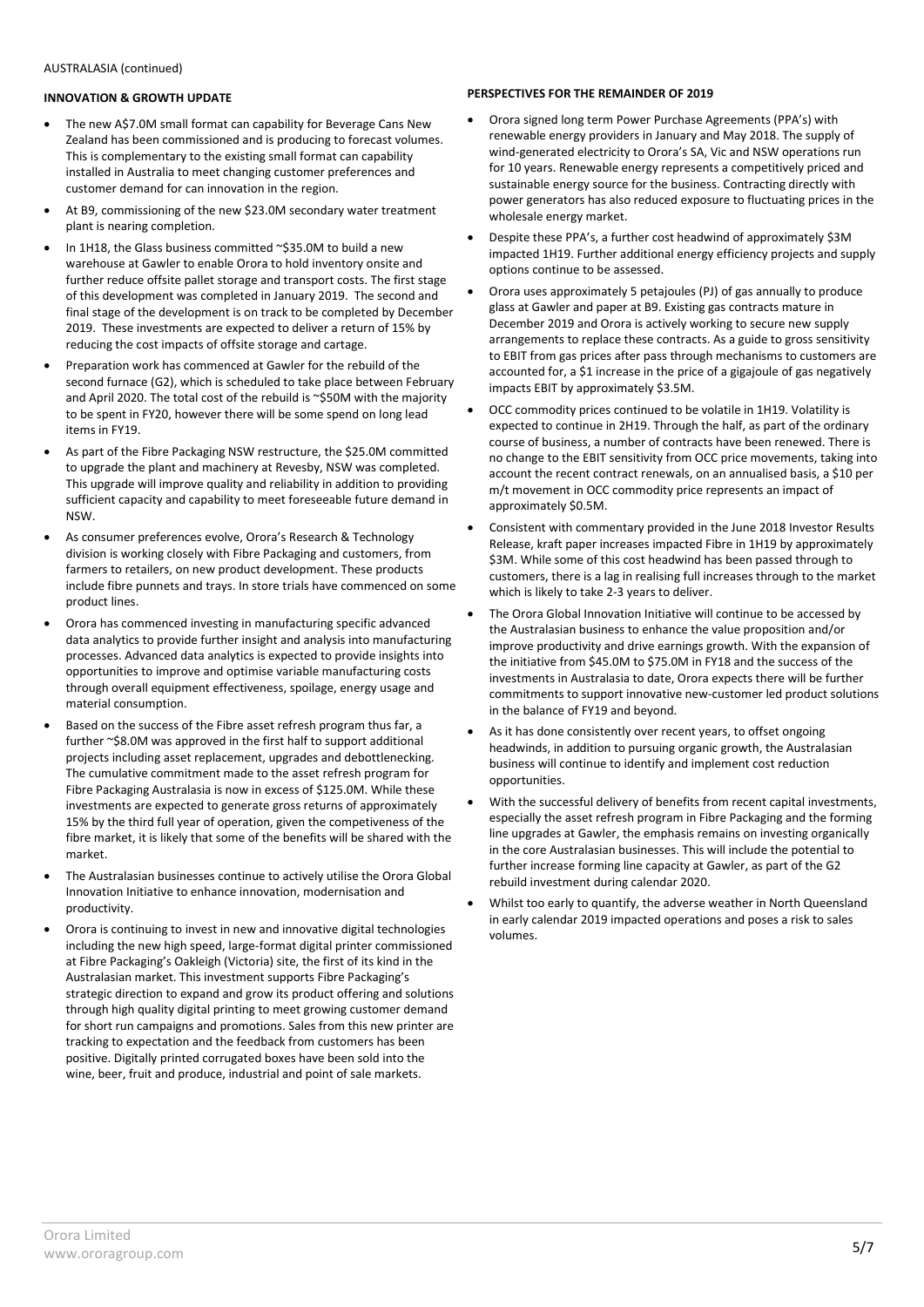# NORTH AMERICA

#### **KEY POINTS**

- North America's reported EBIT grew 6.5% to \$64.2M. This includes a positive \$4.5M translation impact.
- In local currency terms, EBIT declined 1.1% to US\$46.5M. This is a result of generally tough market conditions and the associated margin pressure, ERP transition costs and the reset in OV from the loss of business during FY18. These factors flowed through to the EBIT margin which was lower at 5.3% (5.7% in pcp).
- Sales grew 7.2% to US\$881.5M from both organic growth and acquisitions.
- EBIT includes the initial earnings contributions from the Bronco and Pollock acquisitions completed effective 1 September and 1 December 2018 respectively. The integration of both businesses are on track.
- Cash flow increased to \$48.0M and cash conversion increased to 61% (22% in pcp). The increase was mainly driven by improvements in working capital with the short term working capital management issues of 1H18 improving as expected. There is still room for improvement and this area will continue to be a focus in the second half.
- RoAFE declined by 40 bps to 20.0% with consistent earnings and the initial dilutionary impact of the Bronco and Pollock acquisitions and increases in net working capital.

#### **ORORA PACKAGING SOLUTIONS**

- OPS delivered constant currency revenue growth of approximately 8.5%.
- The Landsberg Division's continued focus on higher growth segments of food, beverage, IT, auto and pharmaceutical/health as well as pass through of higher raw material costs led to higher sales (4.5%) in the period. This was offset, as expected, by lower Manufacturing Division revenues following the exit of some short-term business (business was exited during 1H18).
- The recent acquisitions of Bronco and Pollock contributed 5.2% of OPS revenue growth.
- EBIT margins declined to 5.1% from 5.3% in the pcp. This was driven by the impact of passing through raw material increases (particularly paper), margin pressures, ERP transition costs and the recent acquisitions (initially lower return on sales).
- Landsberg has continued to leverage its national footprint, product breadth and standardised service offering, to deliver sales growth from both increased share of wallet with existing corporate accounts and new customer wins.
- Recent customer wins in the Beverage and Fulfilment sectors were a highlight.
- The Manufacturing Division's external revenue was down compared to pcp. The business was right sized in calendar 2018 and has capacity to support future Landsberg and its own direct channel growth.
- OPS continues to benefit through importing B9 paper which enables the business to market an integrated fibre offering.
- The ERP system rollout has now been completed. OPS is still incurring transition costs associated with the implementation although these are expected to reduce progressively during calendar 2019.
- Although a positive that the base business sales revenues were not materially impacted during the ERP implementation process, it did make targeting new accounts more difficult – the emphasis of the commercial teams was rightly on maintaining the base business. As the implementation matures and confidence grows, there is more of an emphasis on growth with some benefits already being realised in some of the earlier sites that went live. This is expected to continue progressively in CY19 and beyond.

| (A\$ mil)                            | 1H18    | 1H19    | Change % |
|--------------------------------------|---------|---------|----------|
| Sales Revenue                        | 1,055.4 | 1,217.6 | 15.4%    |
| EBIT                                 | 60.3    | 64.2    | 6.5%     |
| <b>EBIT Margin %</b>                 | 5.7%    | 5.3%    |          |
| RoAFE                                | 20.4%   | 20.0%   |          |
| (US\$ mil)                           | 1H18    | 1H18    | Change % |
| Sales Revenue                        | 822.3   | 881.5   | 7.2%     |
| EBIT                                 | 47.0    | 46.5    | (1.1)%   |
| <b>Segment Cash Flow</b>             |         |         |          |
| (A\$ mil)                            | 1H18    | 1H19    | Change % |
| <b>EBITDA</b>                        | 73.7    | 80.6    | 9.4%     |
| Non-cash Items                       | 0.6     | (1.3)   |          |
| Movement in Total Working<br>Capital | (45.9)  | (19.3)  |          |
| <b>Base Capex</b>                    | (12.4)  | (12.9)  |          |
| Sale Proceeds                        | 0.5     | 0.9     |          |
| <b>Operating Free Cash Flow</b>      | 16.5    | 48.0    | 190.9%   |
| <b>Cash Conversion</b>               | 22%     | 61%     |          |

**EBIT Trend** USD Mill



#### **ORORA VISUAL**

- Orora Visual financial results in 1H19 were impacted by the reset from lost business (primarily from a customer bankruptcy during FY18). As a positive sign for an improving outlook into calendar 2019 and beyond, the revenue gap has already been recovered from a combination of existing and new customers, albeit at more competitive margins.
- As evidenced above, the customer value proposition is gaining traction with a number of new accounts on-boarded during the period.
- As the business continues its integration journey and further leverages collaboration across sites, the business is expected to drive towards the targeted returns.